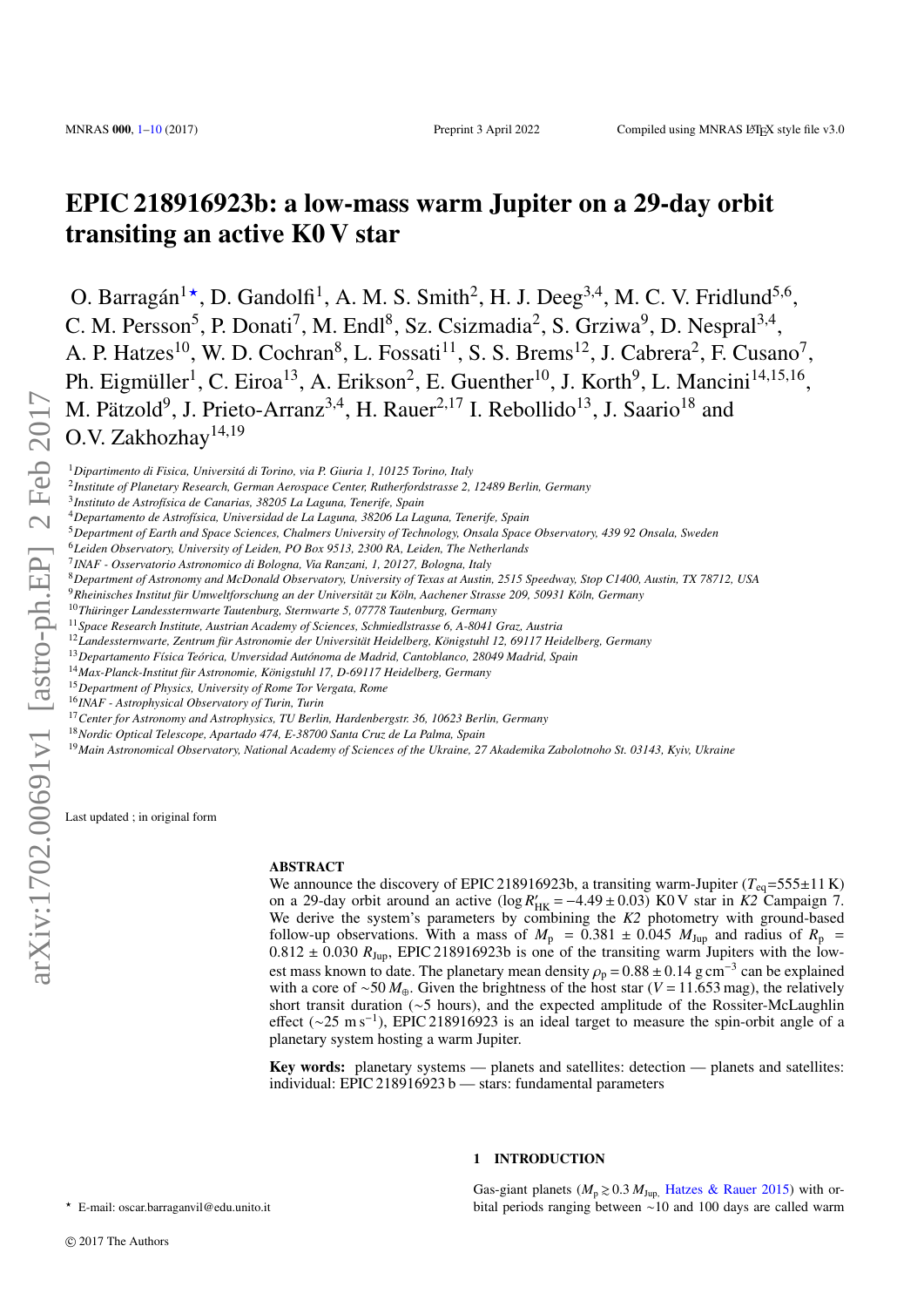Jupiters. They mark the transition between hot Jupiters (giant planets with orbital period between ∼1 and 10 days) and Jupiter analogues (orbital period longer than 100 days). They seem to be less common than hot Jupiters and their formation scenario is still under debate (e.g., [Frewen & Hansen](#page-7-1) [2016;](#page-7-1) [Boley et al.](#page-7-2) [2016\)](#page-7-2). Whereas it is commonly accepted that hot Jupiters did not form *in situ* (e.g., [Kley & Nelson](#page-7-3) [2012\)](#page-7-3), but rather formed beyond the snow line and then migrated inwards to their current position, it has been recently proposed that warm Jupiters might have formed *in situ* (e.g. [Boley](#page-7-2) [et al.](#page-7-2) [2016;](#page-7-2) [Huang et al.](#page-7-4) [2016\)](#page-7-4).

Eighty warm Jupiters have been discovered so far. About thirty are known to transit their parent star and only thirteen have masses and radii known with a precision better than  $25\%$ <sup>[1](#page-1-0)</sup>. They have been detected both in low-eccentricity orbits ( $e \le 0.4$ , e.g., [Brahm et al.](#page-7-5) [2016;](#page-7-5) [Niedzielski et al.](#page-8-1) [2016;](#page-8-1) [Smith et al.](#page-8-2) [2017\)](#page-8-2), as well as in highly eccentric orbits (e.g., [Dawson et al.](#page-7-6) [2012;](#page-7-6) [Ortiz et al.](#page-8-3) [2015\)](#page-8-3). [Dong et al.](#page-7-7) [\(2014\)](#page-7-7) found that warm Jupiters with high eccentricities ( $e \ge 0.4$ ) tend to have a massive planetary/stellar companion in a long period orbit. The architectures of these systems suggest that eccentric warm Jupiters might have reached their current positions via high-eccentricity migration excited by the outer companion [\(Dong et al.](#page-7-7) [2014\)](#page-7-7). On the other hand, warm Jupiters with no detected Jovian companion tend to have lower eccentricities peaked around 0.2. This suggests that two different types of warm Jupiters might exist: those formed via high-eccentricity migration and those formed *in situ*. Alternatively, warm Jupiters in low-eccentricity orbits can also result from disc-driven migration from the outer region of the system [\(Kley & Nelson](#page-7-3) [2012\)](#page-7-3).

[Petrovich & Tremaine](#page-8-4) [\(2016\)](#page-8-4) studied the possibility that warm Jupiters are undergoing secular eccentricity oscillations induced by an outer companion in an eccentric and/or mutually inclined orbit. Their model suggests that high-eccentricity migration can account for most of the hot Jupiters, as well as for most of the warm Jupiters with  $e \ge 0.4$ . However, it cannot account for the remaining population of low-eccentricity warm Jupiters, which must have undergone a different formation mechanism. The low efficiency to generate warm Jupiters in nearly circular orbits via high-eccentricity migration has been corroborated by [Hamers et al.](#page-7-8) [\(2016\)](#page-7-8) and [Antonini](#page-7-9) [et al.](#page-7-9) [\(2016\)](#page-7-9) using numerical simulations.

In order to test different planet formation mechanisms, we need to characterize the population of warm Jupiters in terms of planetary mass, radius and orbital parameters. From this point of view, space-based transit surveys are uniquely able to uncover the properties of long-period planets, thanks to the continuous highprecision photometric monitoring only achievable from space.

We herein present the discovery of EPIC 218916923b, a transiting warm Jupiter ( $M_p = 0.381 \pm 0.045$   $M_{Jup}$ ,  $R_p = 0.812 \pm 0.030$  $R_{\text{Jup}}$ ) in a 29-day orbit around an active K0 V star that has been photometrically monitored by the *K2* space-mission during its Campaign 7. We combine the *K2* photometry with ground-based imaging and high-precision radial velocity measurements to confirm the planet and derive the main parameters of the system.

# 2 *K2* PHOTOMETRY

*K2* Campaign 7 was performed between 2015 October 04 UT and [2](#page-1-1)015 December 26 UT<sup>2</sup>. The *Kepler* spacecraft was pointed at co-

<span id="page-1-3"></span>

| <b>Table 1.</b> Main identifiers, coordinates, optical and infrared magnitudes, and |  |
|-------------------------------------------------------------------------------------|--|
| proper motion of C7_6923.                                                           |  |

| Parameter                                           | Value                                | Source      |  |
|-----------------------------------------------------|--------------------------------------|-------------|--|
| Main Identifiers                                    |                                      |             |  |
| TYC                                                 | 6300-2008-1                          | Tycho       |  |
| <b>EPIC</b>                                         | 218916923                            | <b>EPIC</b> |  |
| <b>UCAC</b>                                         | 361-185490                           | <b>EPIC</b> |  |
| 2MASS                                               | 19161596-1754384                     | <b>EPIC</b> |  |
| Equatorial coordinates                              |                                      |             |  |
| $\alpha$ (J2000.0)                                  | $19^{\rm h}16^{\rm m}15.967^{\rm s}$ | 2MASS       |  |
| $\delta$ (J2000.0)                                  | $-17^{\circ}54'38.48''$              | 2MASS       |  |
| Magnitudes                                          |                                      |             |  |
| R                                                   | $12.433 \pm 0.205$                   | <b>EPIC</b> |  |
| V                                                   | $11.653 + 0.137$                     | <b>EPIC</b> |  |
| g                                                   | $12.049 + 0.010$                     | <b>EPIC</b> |  |
| r                                                   | $11.400 + 0.010$                     | <b>EPIC</b> |  |
| J                                                   | $10.177 + 0.022$                     | 2MASS       |  |
| H                                                   | $9.768 + 0.022$                      | 2MASS       |  |
| K                                                   | $9.660 + 0.023$                      | 2MASS       |  |
| W1                                                  | $9.598 + 0.024$                      | <b>WISE</b> |  |
| W <sub>2</sub>                                      | $9.684 + 0.020$                      | <b>WISE</b> |  |
| W3                                                  | $9.593 \pm 0.043$                    | <b>WISE</b> |  |
| W4                                                  | 8.487                                | <b>WISE</b> |  |
| Proper motions                                      |                                      |             |  |
| $\mu_{\alpha}$ cos $\delta$ (mas yr <sup>-1</sup> ) | $38.584 \pm 3.907$                   | Gaia        |  |
| $\mu_{\delta}$ (mas $\rm{vr}^{-1}$ )                | $-9.837 + 3.534$                     | Gaia        |  |

*Note* – Values of fields marked with EPIC are taken from the Ecliptic Plane Input Catalog, available at [http://archive.stsci.edu/k2/](http://archive. stsci.edu/k2/epic/search.php) [epic/search.php](http://archive. stsci.edu/k2/epic/search.php). Values marked with Gaia, 2MASS, and WISE are from [Fabricius et al.](#page-7-10) [\(2016\)](#page-7-10), [Cutri et al.](#page-7-11) [\(2003\)](#page-7-11), and [Cutri et al.](#page-7-12) [\(2012\)](#page-7-12), respectively. The WISE W4 magnitude is an upper limit.

ordinates  $\alpha = 19^{\text{h}}11^{\text{m}}19^{\text{s}}$ ,  $\delta = -23^{\circ}21'36''$ . *K2* observed simultane-<br>ovely 13.469 sources in long cadence mode ( $\approx 30$  minute integration ously 13 469 sources in long cadence mode (∼30 minute integration time) and 72 objects in short cadence mode (∼1 minute integration time), leading to a total of 13 541 light curves.

For the detection of transiting planet candidates, we used the K2 Campaign 7 light curves<sup>[3](#page-1-2)</sup> extracted by [Vanderburg & John](#page-9-0)[son](#page-9-0) [\(2014\)](#page-9-0). We analyzed the light curves using the DST algorithm [\(Cabrera et al.](#page-7-13) [2012\)](#page-7-13) and the EXOTRANS pipeline [\(Grziwa et al.](#page-7-14) [2012;](#page-7-14) [Grziwa & Pätzold](#page-7-15) [2016\)](#page-7-15). Both codes have been used extensively on *CoRoT* [\(Carpano et al.](#page-7-16) [2009;](#page-7-16) [Cabrera et al.](#page-7-17) [2009;](#page-7-17) [Erikson](#page-7-18) [et al.](#page-7-18) [2012;](#page-7-18) [Carone et al.](#page-7-19) [2012;](#page-7-19) [Cavarroc et al.](#page-7-20) [2012\)](#page-7-20) and *Kepler* [\(Cabrera et al.](#page-7-21) [2014;](#page-7-21) [Grziwa & Pätzold](#page-7-15) [2016\)](#page-7-15) data. These search algorithms detect periodic patterns in time series photometric data. DST uses an optimized transit shape with the same number of free parameters as for the BLS algorithm (Box-fitting Least Squares; [Kovács et al.](#page-7-22) [2002\)](#page-7-22), and it also implements better statistics for signal detection. EXOTRANS uses the BLS algorithm combined with the wavelet-based filter technique VARLET [\(Grziwa & Pätzold](#page-7-15) [2016\)](#page-7-15), diminishing the effects of stellar variability and data discontinuities.

<span id="page-1-0"></span><sup>1</sup> Source: <http://exoplanet.eu>, as of January 2017.

<span id="page-1-1"></span><sup>2</sup> See <http://keplerscience.arc.nasa.gov/k2-fields.html>.

<span id="page-1-2"></span><sup>3</sup> Publicly available at [https://www.cfa.harvard.edu/~avanderb/](https://www.cfa.harvard.edu/~avanderb/allk2c7obs.html) [allk2c7obs.html](https://www.cfa.harvard.edu/~avanderb/allk2c7obs.html).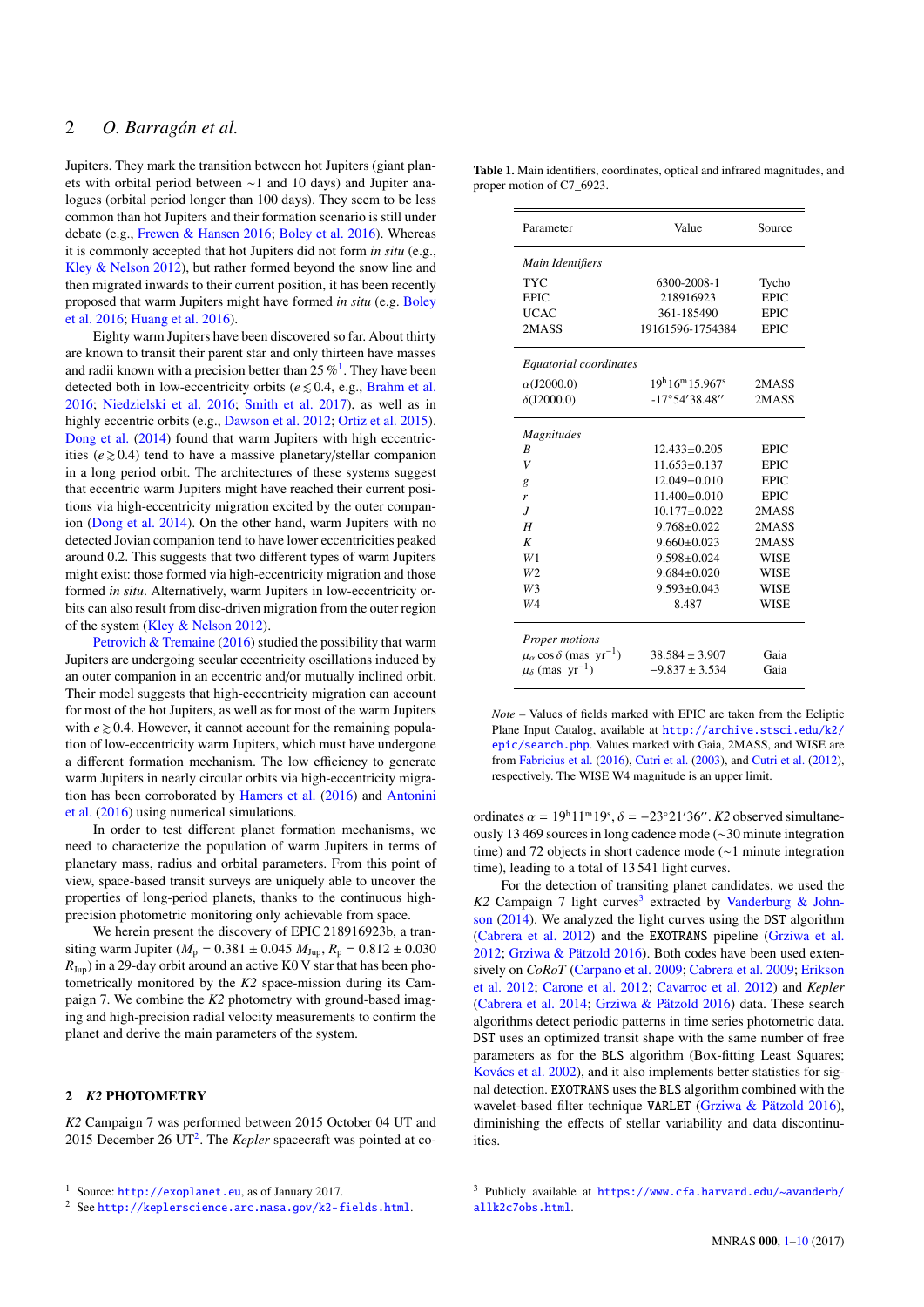

Figure 1. K2 Light curve for C7\_6923 as extracted by [Luger et al.](#page-8-5) [\(2016\)](#page-8-5). The positions of the 3 observed transits are marked with vertical dashed lines.

We detected a periodic transit-like signal associated with the star EPIC 218916923 with both DST and EXOTRANS. As a sanity check, we downloaded the EVEREST light curve of EPIC 218916923 [\(Luger et al.](#page-8-5) [2016\)](#page-8-5) and detected the same signal. We note that [Vanderburg & Johnson](#page-9-0) [\(2014\)](#page-9-0) and [Luger et al.](#page-8-5) [\(2016\)](#page-8-5) used the same mask to extract the times-series data from the raw *K2* images. EPIC 218916923 was proposed for *K2* observations by programs GO7086 (P.I. Thompson), GO7030 (P.I. Howard) and GO7087 (P.I. Dragomir). We will hereafter refer to the star and its transiting planet as C7\_6923 and C7\_6923b, respectively.

We searched the light curve of C7\_6923 for odd-even transit depth variations, deep secondary eclipse, and large photometric variations in phase with the candidate orbital period that might unveil the presence of an eclipsing binary making the system a likely false positive. None of them were found. We proceeded to more detailed fitting of the light curve, as well as ground-based imaging (Sect. [3\)](#page-2-0) and spectroscopic observations (Sect. [4\)](#page-2-1). The main identifiers, coordinates, optical and infrared magnitudes, and proper motions of the star are listed in Table [1.](#page-1-3) We display the EVEREST *K2* light curve of C7\_6923 in Fig. [1.](#page-2-2)

#### <span id="page-2-0"></span>3 ALFOSC IMAGING

*K2* Campaign 7 is projected close to the galactic center and thus in a relatively crowded stellar region. In order to estimate the contamination factor arising from sources whose light leaks into the photometric masks used by [Vanderburg & Johnson](#page-9-0) [\(2014\)](#page-9-0) and [Luger](#page-8-5) [et al.](#page-8-5) [\(2016\)](#page-8-5), we observed C7\_6923 on 13 September 2016 (UT) with the ALFOSC camera mounted at the Nordic Optical Telescope (NOT) of Roque de los Muchachos Observatory (La Palma, Spain). The sky conditions were photometric with excellent seeing. We used the Bessel R-filter and acquired 16 images of 6 sec, 2 images of 20 sec, and 1 image of 120 sec. The data were bias subtracted and flat-fielded using dusk sky flats. Aperture photometry was then performed on all stars within the mask used in the extraction of the light curve by [Vanderburg & Johnson](#page-9-0) [\(2014\)](#page-9-0) and [Luger](#page-8-5) [et al.](#page-8-5) [\(2016\)](#page-8-5).

Several faint stars can be identified inside the photometric mask (Fig. [2\)](#page-2-3), of which the two brightest sources are also in the EPIC catalog with Kepler band magnitudes of 16.8 and 18.4. The closest detected source is a  $6.8$ -mag fainter star at  $3.8$ " South of C7\_6923. We can exclude close stars as faint as ∼20 mag anywhere

<span id="page-2-2"></span>

<span id="page-2-3"></span>Figure 2. ALFOSC Bessel R-band image of the sky region around C7\_6923. The target star is the brightest source in the middle. The solid black polygon marks the EVEREST photometric mask [\(Luger et al.](#page-8-5) [2016\)](#page-8-5).

else outside the ALFOSC PSF of 0.6" FWHM. It is worth noting that the faintest star whose flux could account for the ∼1% deep transit of C7\_6923 cannot be more than ∼5 mag fainter than our target. The summed flux of these faint stars amounts to  $1.4\pm0.3\%$ of the total off-transit flux within the aperture. We subtracted the contamination flux from the EVEREST *K2* light curve prior to performing the joint analysis presented in Sect. [6.](#page-4-0)

#### <span id="page-2-1"></span>4 HIGH-RESOLUTION SPECTROSCOPY

In June and August 2016 we obtained two reconnaissance spectra of C7\_6923 with the Tull spectrograph [\(Tull et al.](#page-9-1) [1995\)](#page-9-1) at the 2.7-m telescope at McDonald Observatory (Texas, USA). The high resolution ( $R \approx 60000$ ) spectra have a signal-to-noise ratio of ~30 per pixel at 5500Å. We reduced the data using standard IRAF routines and derived preliminary spectroscopic parameters using our code Kea [\(Endl & Cochran](#page-7-23) [2016\)](#page-7-23). The results from both spectra are nearly identical and reveal a star with  $T_{\text{eff}} = 5500 \pm 100 \text{ K}$ ,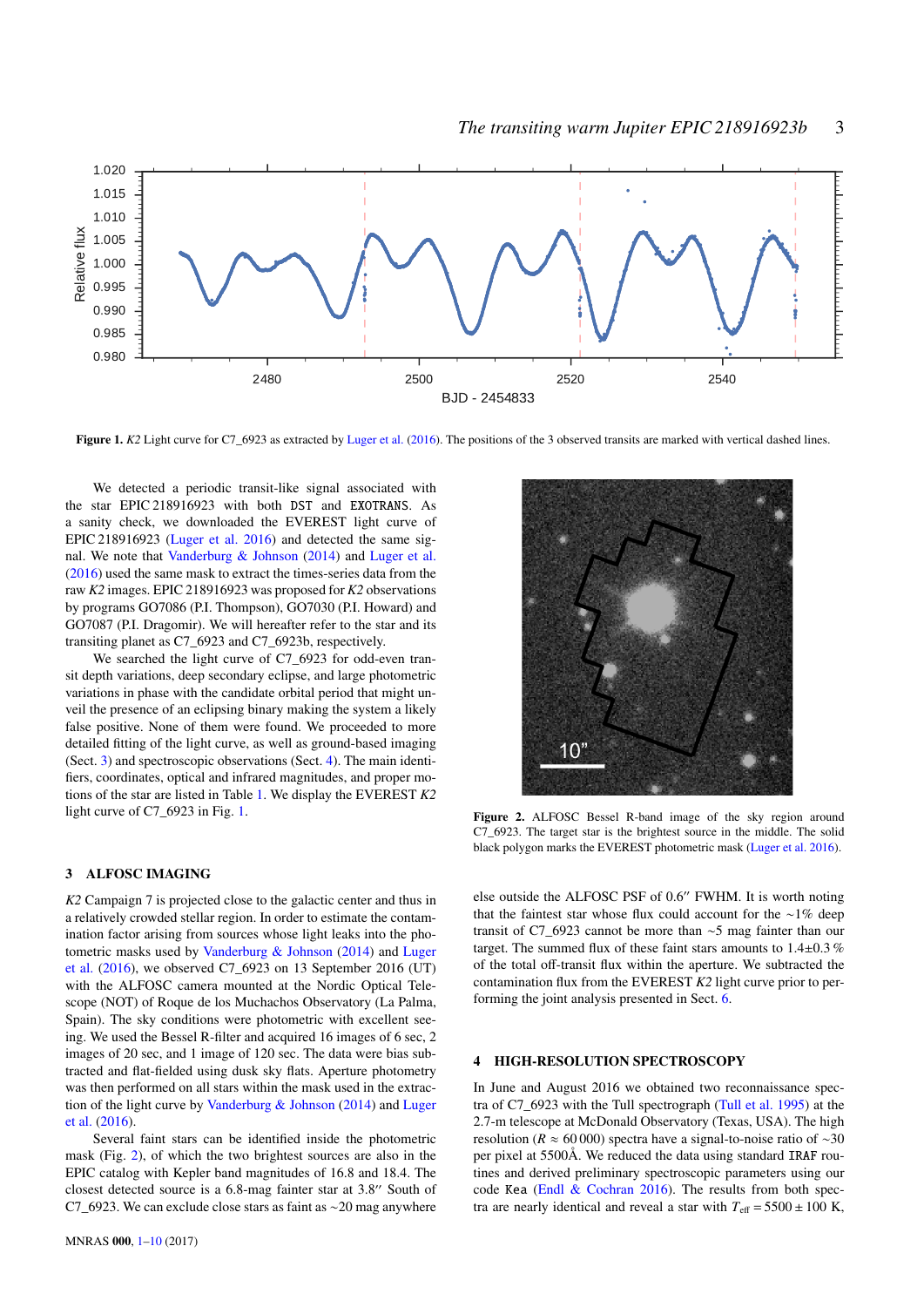$\log g_{\star} = 4.65 \pm 0.12$  (cgs), [Fe/H]=+0.11  $\pm$  0.12 dex, and a slow projected rotational velocity of *v* sin  $i_x \approx 2 \text{ km s}^{-1}$ .<br>The high appelience of islaming following

The high-precision radial velocity follow-up of C7\_6923 was started in June 2016 with the FIbre-fed Échelle Spectrograph (FIES; [Frandsen & Lindberg](#page-7-24) [1999;](#page-7-24) [Telting et al.](#page-9-2) [2014\)](#page-9-2) mounted at the 2.56-m Nordic Optical Telescope (NOT). The observations were carried out as part of the OPTICON and CAT observing programs 16A/055, P53-201, and P53-203. We used the *high-res* mode, which provides a resolving power of  $R \approx 67000$  in the whole visible spectral range. Following the observing strategy outlined in [Buchhave et al.](#page-7-25) [\(2010\)](#page-7-25) and [Gandolfi et al.](#page-7-26) [\(2015\)](#page-7-26), we traced the RV drift of the instrument by acquiring long-exposed ( $T_{exp} \approx 35$  sec) ThAr spectra immediately before and after the target observations. The exposure time was set to 2100 – 3600 sec, based on sky conditions and observing scheduling constraints. The data reduction uses standard IRAF and IDL routines. The signal-to-noise ratio (SNR) of the extracted spectra is ∼30 – 40 per pixel at 5500 Å. Radial velocity measurements were extracted via multi-order cross-correlation with the RV standard star HD 182572, observed with the same instrument set-up as C7 6923.

We also observed C7\_6923 in July, August, and September 2016 with the HARPS [\(Mayor et al.](#page-8-6) [2003\)](#page-8-6) and HARPS-N [\(Cosentino et al.](#page-7-27) [2012\)](#page-7-27) spectrographs mounted at the ESO 3.6-m Telescope of La Silla Observatory (Chile) and at the 3.58-m Telescopio Nazionale Galileo (TNG), of Roque de los Muchachos observatory (La Palma, Spain), respectively. Both instruments provide a resolving power of *R* ≈ 115 000 in the wavelength range ∼3800 – 6900 Å. The observations were performed as part of the ESO and TNG observing programs 097.C-0948 and A33TAC\_15, respectively. The exposure time was set to 1800 sec, leading to a SNR of ∼35 on the extracted spectra. We reduced the data using the dedicated HARPS and HARPS-N pipelines and extracted the RVs by cross-correlation with a G2 numerical mask.

The FIES, HARPS, and HARPS-N RVs are listed in Table [2](#page-3-0) along with the bisector span (BIS) of the cross-correlation function (CCF). The time stamps are given in barycentric Julian date in barycentric dynamical time  $(BJD_{TDB})$ . The RVs shows no significant correlation with the BIS measurements. The linear Pearson correlation coefficients is -0.01 with a p-value of 0.97. This supports the fact that the observed RV variation is induced by the orbiting planet.

# <span id="page-3-1"></span>5 STELLAR PARAMETERS

# 5.1 Spectral analysis

We derived the spectroscopic parameters of C7\_6923 from the coadded FIES spectra. The stacked FIES data have a SNR of ∼110 per pixel at 5500 Å. We adopted three different methods. For each the method, results are reported in Table [3.](#page-4-1)

*First method*. The technique uses ATLAS 9 model spectra [\(Castelli & Kurucz](#page-7-28) [2004\)](#page-7-28) to fit spectral features that are sensitive to different photospheric parameters. Microturbulent  $(v_{\text{mic}})$  and macroturbulent  $(v_{\text{mac}})$  velocities are derived from the calibration equations of [Bruntt et al.](#page-7-29) [\(2010\)](#page-7-29) and [Doyle et al.](#page-7-30) [\(2014\)](#page-7-30). We used the wings of the  $H_\alpha$  and  $H_\beta$  lines to estimate the effective temperature  $(T_{\text{eff}})$ , and the Mg<sub>1</sub> 5167, 5173, and 5184 Å, Ca<sub>1</sub> 6162 and 6439 Å, and the Na i D lines to determine the surface gravity  $\log g_{\star}$ . We simultaneously fitted different spectral regions to measure the iron abundance [Fe/H]. The projected rotational velocity  $v \sin i_{\star}$  was determined by fitting the profile of many isolated and unblended metal lines.

<span id="page-3-0"></span>Table 2. Radial velocity measurements of C7\_6923.

| <b>BJDTDB</b>  | RV            | $\sigma_{\rm RV}$ | <b>CCF BIS</b> |
|----------------|---------------|-------------------|----------------|
| $-2450000$     | $(km s^{-1})$ | $(km s^{-1})$     | $(km s^{-1})$  |
| <b>FIES</b>    |               |                   |                |
| 7565.656116    | $-31.3755$    | 0.0160            | 0.0119         |
| 7568.556388    | $-31.3503$    | 0.0155            | 0.0129         |
| 7569.567239    | $-31.3317$    | 0.0153            | 0.0264         |
| 7570.606019    | $-31.3473$    | 0.0136            | 0.0098         |
| 7572.576513    | $-31.3357$    | 0.0133            | 0.0107         |
| 7574.529831    | $-31.3466$    | 0.0101            | 0.0072         |
| 7576.536114    | $-31.2990$    | 0.0136            | 0.0016         |
| 7579.547224    | $-31.3441$    | 0.0139            | $-0.0015$      |
| 7585.551244    | $-31.3706$    | 0.0111            | 0.0084         |
| 7589.540362    | $-31.3913$    | 0.0143            | 0.0130         |
| <b>HARPS</b>   |               |                   |                |
| 7569.713312    | $-31.1633$    | 0.0032            | 0.0144         |
| 7587.829506    | $-31.2146$    | 0.0052            | 0.0142         |
| 7589.522953    | $-31.2116$    | 0.0049            | 0.0131         |
| 7610.717148    | $-31.2217$    | 0.0028            | 0.0045         |
| 7619.530966    | $-31.2190$    | 0.0031            | 0.0146         |
| 7620.681855    | $-31.2049$    | 0.0069            | 0.0069         |
| <b>HARPS-N</b> |               |                   |                |
| 7586.621003    | $-31.2048$    | 0.0029            | 0.0103         |
| 7587.602796    | $-31.2141$    | 0.0038            | 0.0072         |
| 7605.428985    | $-31.1683$    | 0.0050            | $-0.0003$      |

*Second method*. It relies on the use of the spectral analysis package Spectroscopy Made Easy (SME; [Valenti & Piskunov](#page-9-3) [1996;](#page-9-3) [Valenti & Fischer](#page-9-4) [2005\)](#page-9-4). For a set of given stellar parameters, SME calculates synthetic spectra of stars and fits them to observed highresolution spectra using a chi-squared minimization procedure. We used SME version 4.4.3 and ATLAS 12 model spectra [\(Kurucz](#page-8-7) [2013\)](#page-8-7). We adopted the same calibration equation as described in the first method to estimate  $v_{\text{mic}}$  and  $v_{\text{mac}}$ . The fitted spectral features are the same as in the previous paragraph.

*Third method*. It uses the classical equivalent width (EW) method adopting the following criteria:  $i$ )  $T_{\text{eff}}$  is obtained by removing trends between abundance of the chemical elements and the respective excitation potentials; *ii*)  $\log g_{\star}$  is optimised by assuming the ionisation equilibrium condition, i.e., by requiring that for a given species, the same abundance (within the uncertainties) is obtained from lines of two ionisation states (typically, neutral and singly ionised lines);  $iii)$   $v_{\text{mic}}$  is set by minimising the slope of the relationship between abundance and the logarithm of the reduced EWs. The equivalent widths of Fe I and Fe II lines are measured using the code DOOp [\(Cantat-Gaudin et al.](#page-7-31) [2014\)](#page-7-31), a wrapper of DAOSPEC [\(Stetson & Pancino](#page-9-5) [2008\)](#page-9-5). The stellar atmosphere parameters are derived with the program FAMA [\(Magrini et al.](#page-8-8) [2013\)](#page-8-8), a wrapper of MOOG [\(Sneden et al.](#page-8-9) [2012\)](#page-8-9). We used the public version of the atomic data prepared for the *Gaia*-ESO Survey [\(Heiter et al.](#page-7-32) [2015\)](#page-7-32) and based on the VALD3 data [\(Ryabchikova et al.](#page-8-10) [2011\)](#page-8-10). We used ∼200 Fe i lines and ∼10 Fe ii lines for the determination of the stellar parameters.

The final adopted estimates are the error-weighted mean values of the three methods and are listed in Table [4.](#page-8-0) We obtained  $T_{\text{eff}} = 5287 \pm 60$  K,  $\log g_{\star} = 4.52 \pm 0.06$  (cgs),<br>[Fe/H] = 0.21±0.05 dex,  $v_{\text{mic}} = 0.87 \pm 0.06$  km s<sup>-1</sup>,  $[Fe/H] = 0.21 \pm 0.05$  $km s^{-1}$ .  $v_{\text{mac}} = 2.44 \pm 0.38$  km s<sup>-1</sup> and  $v \sin i_x = 2.91 \pm 0.38$  km s<sup>-1</sup>. Us-<br>in the Present <sup>o</sup>n Manual (2013)'s solitantian solid for durant ing the [Pecaut & Mamajek](#page-8-11) [\(2013\)](#page-8-11)'s calibration scale for dwarf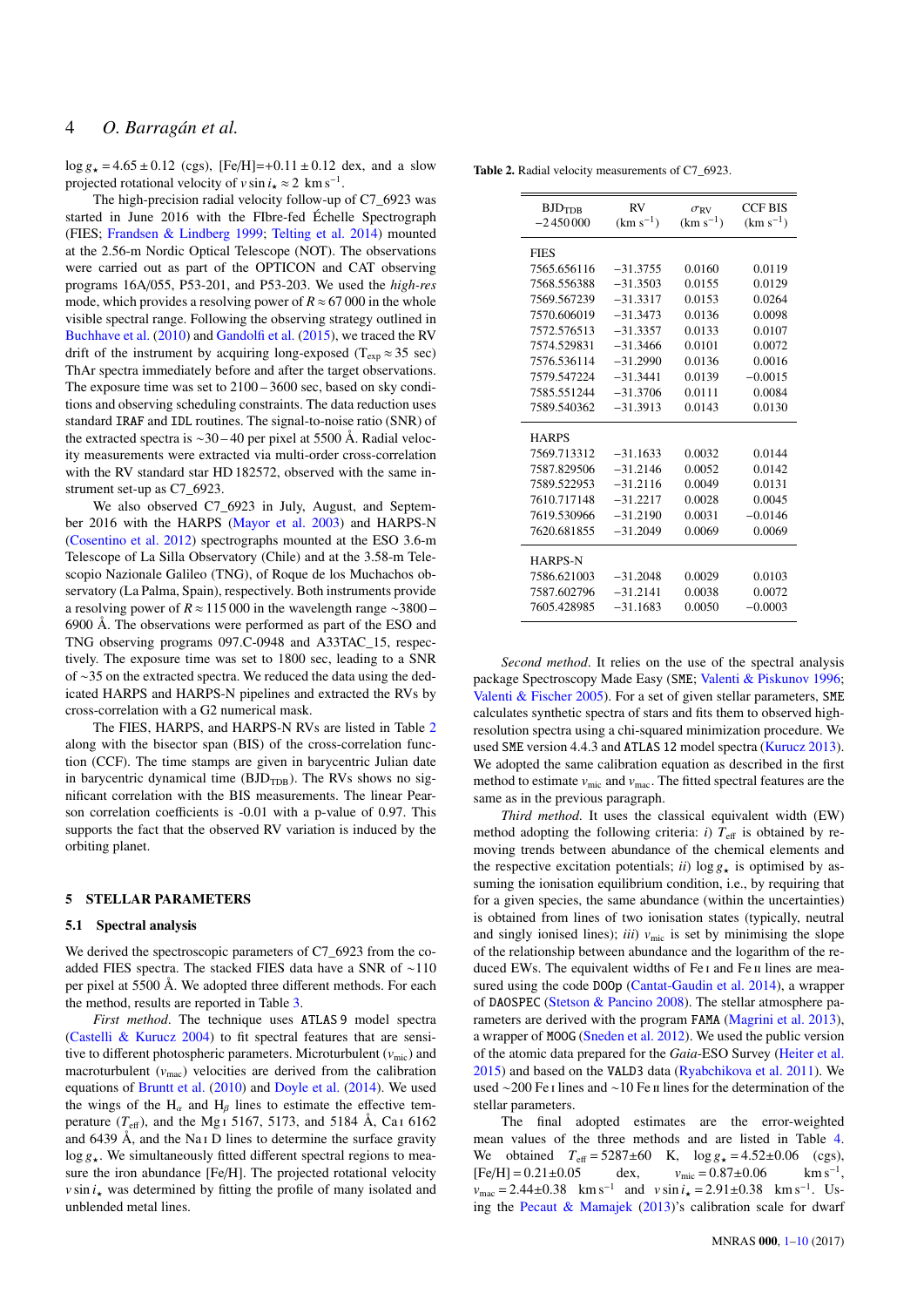| Method   | $T_{\rm eff}$ (K) | $\log g_{\star}$ (cgs) | $[Fe/H]$ (dex)  | $v_{\text{mic}}$ ( km s <sup>-1</sup> ) | $v_{\rm mac}$ ( km s <sup>-1</sup> ) | $v \sin i$ (km s <sup>-1</sup> ) |
|----------|-------------------|------------------------|-----------------|-----------------------------------------|--------------------------------------|----------------------------------|
| Method 1 | $5340+110$        | $4.50+0.09$            | $0.22+0.08$     | $0.9 + 0.1$                             | $2.5 \pm 0.6$                        | $2.8 + 0.6$                      |
| Method 2 | $5185 \pm 100$    | $4.53+0.10$            | $0.20 \pm 0.10$ | $0.8 + 0.1$                             | $2.4 + 0.5$                          | $3.0+0.5$                        |
| Method 3 | 5343+99           | $4.58 + 0.21$          | $0.21 + 0.10$   | $0.9 + 0.1$                             | $\hspace{0.05cm}$                    | $\overline{\phantom{m}}$         |

<span id="page-4-1"></span>Table 3. Spectroscopic parameters of C7 6923 as derived using the three methods described in Sect [5.](#page-3-1)

stars, the effective temperature of C7\_6923 defines the spectral type of the host star as K0 V.

# <span id="page-4-3"></span>5.2 Interstellar extinction

We measured the visual reddening  $(A_V)$  of C7\_6923 following the technique described in [Gandolfi et al.](#page-7-33) [\(2008\)](#page-7-33). We fitted the spectral energy distribution of the star to synthetic colors extracted from the BT-NEXTGEN model spectrum [\(Allard et al.](#page-7-34) [2011\)](#page-7-34) with the same photospheric parameters as the star. We adopted the extinction law of [Cardelli et al.](#page-7-35) [\(1989\)](#page-7-35) and assumed a normal value for the total-toselective extinction  $(R_V = A_V / E(B - V) = 3.1)$ . We measured a visual extinction of  $A_V = 0.05 \pm 0.05$  mag. This value is below the upper limit of  $A_V \le 0.3$  mag extracted from the [Schlegel et al.](#page-8-12) [\(1998\)](#page-8-12)'s all-sky extinction map, corroborating our result.

# <span id="page-4-4"></span>5.3 Rotational period

The *K2* light curve of C7\_6923 displays periodic and quasiperiodic variations with a peak-to-peak photometric amplitude of  $\sim$ 2 % (Fig. [1\)](#page-2-2). The late-type spectral type of the star suggests that the observed variability is due to Sun-like spots appearing and disappearing from the visible stellar disc as the star rotates around its axis. This is corroborated by the fact that the C7\_6923 is a chromospherically active star. The FIES, HARPS, and HARPS-N shows clear emission components in the cores of the Ca II H&K lines, from which we estimated the average Mt. Wilson indices<sup>[4](#page-4-2)</sup> of  $S_{HK} = 0.37 \pm 0.02$  and  $\log R'_{HK} = -4.49 \pm 0.03$ .<br>The out-of-transit photometric variability of

The out-of-transit photometric variability observed in the light curve of C7\_6923 is mainly due to two active regions located at opposite stellar longitudes, whose lifetime is longer than the duration of the *K2* observations. Using the spots as tracers of stellar rotation and following the auto correlation function (ACF) technique de-scribed in [McQuillan et al.](#page-8-13) [\(2014\)](#page-8-13), we estimated that the rotational period of the star is  $P_{\text{rot}} = 17.24 \pm 0.12$  days. The Lomb-Scargle periodogram of the light curve shows its strongest peak at the same period confirming our results.

#### 5.4 Stellar mass, radius and age

We derived the stellar mass, radius, and age using the online interface for Bayesian estimation of stellar parameters available at the following web page: [http://stev.oapd.inaf.it/cgi-bin/](http://stev.oapd.inaf.it/cgi-bin/param)

[param](http://stev.oapd.inaf.it/cgi-bin/param). Following [da Silva et al.](#page-9-6) [\(2006\)](#page-9-6), the web tool interpolates onto PARSEC model isochrones [\(Bressan et al.](#page-7-37) [2012\)](#page-7-37) the Vmagnitude (Table [1\)](#page-1-3) - which we corrected for the interstellar extinction derived in Sect [5.2](#page-4-3) - parallax - as extracted from the *Gaia*'s first data release (px =  $6.56 \pm 0.43$  mas,  $d = 152 \pm 10$  pc [Fabricius et al.](#page-7-10) [2016\)](#page-7-10) - the metal content and effective temperature - see Sect. [5.](#page-3-1) We adopted the log-normal initial mass function from [Chabrier](#page-7-38) [\(2001\)](#page-7-38).

C7\_6923 has a mass of  $M_* = 0.918 \pm 0.028$   $M_\odot$  and radius of  $R_{\star}$  = 0.860  $\pm$  0.031  $R_{\odot}$ , corresponding to a surface gravity of  $\log g_{\star} = 4.504 \pm 0.035$  (cgs), in excellent agreement with the spectroscopically derived value of  $\log g_{\star} = 4.52 \pm 0.06$  (cgs; see Sect. [5\)](#page-3-1). The derived mean density  $\rho_{\star} = 2.04^{+0.24}_{-0.21}$  g cm<sup>-3</sup> of C7\_6923 is also<br>consistent within 1- $\sigma$  with the density estimated by the modeling consistent within 1- $\sigma$  with the density estimated by the modeling of the transit light curve  $(\rho_{\star} = 2.19 \pm 0.20 \text{ g cm}^{-3})$ ; see Sect. [6\)](#page-4-0).<br>The isochrones provide a poorly constrained age

The isochrones provide a poorly constrained age of 3.6 $\pm$ 3.4 Gyr for C7\_6923. Using the equations given in [Barnes &](#page-7-39) [Kim](#page-7-39) [\(2010\)](#page-7-39) and [Barnes](#page-7-40) [\(2010\)](#page-7-40), the rotation period of 17.3 days (Sect  $5.3$ ) implies a gyrochronological age of  $1.8 \pm 0.3$  Gyr.

# <span id="page-4-0"></span>6 JOINT RV-TRANSIT FIT

We performed the joint fit to the photometric and RV data using the code pyaneti, a Python/Fortran software suite based on Marcov Chain Monte Carlo (MCMC) methods (Barragán et al., in preparation).

The photometric data included in the joint analysis are subsets of the whole EVEREST *K2* light curve. We used the EVER-EST light curve because it provides a slightly better rms over the [Vanderburg & Johnson](#page-9-0) [\(2014\)](#page-9-0)'s data. We selected ∼10 hours of data-points around each of the 3 transits, which have a duration of ∼5 hours. We de-trended the individual transits using a secondorder polynomial fitted to the out-of-transit points. The fitted data include 12 points immediately before and after each transit, with the exception of the last transit for which only 9 data points are available. We removed the data points that are affected by stellar spot crossing events (see Sect. [7.1](#page-5-0) for more details).

We used a Keplerian orbit for the RV data and a quadratic law of [Mandel & Agol](#page-8-14) [\(2002\)](#page-8-14) for the transit model. We adopted the Gaussian likelihood

<span id="page-4-5"></span>
$$
\mathcal{L} = \left[ \prod_{i=1}^{n_{\text{rv}}} \left\{ 2\pi \left( \sigma_i^2 + \sigma_j^2 \right) \right\}^{-1/2} \right] \exp \left\{ - \sum_{i=1}^{n_{\text{rv}}} \frac{(D_i - M_i)^2}{2 \left( \sigma_i^2 + \sigma_j^2 \right)} \right\} \times \left[ \prod_{i=1}^{n_{\text{tr}}} \left\{ 2\pi \sigma_i^2 \right\}^{-1/2} \right] \exp \left\{ - \sum_{i=1}^{n_{\text{tr}}} \frac{(D_i - M_i)^2}{2 \sigma_i^2} \right\},
$$
\n(1)

where  $n_{\text{rv}}$  and  $n_{\text{tr}}$  are the number of RV and transit points, respectively,  $\sigma_i$  is the error associated to each data point  $D_i$ ,  $M_i$  is the model associated to a given  $D_i$ , and  $\sigma_i$  is the RV error associated to model associated to a given  $D_i$ , and  $\sigma_j$  is the RV error associated to stellar ifter (see also Sect. 7.1) stellar jitter (see also Sect. [7.1\)](#page-5-0).

The sampling method and fitted parameters are the same

<span id="page-4-2"></span><sup>4</sup> [The reported indices are corrected for the the interstellar medium absorp](http://stev.oapd.inaf.it/cgi-bin/param)[tion, following the procedure described in](http://stev.oapd.inaf.it/cgi-bin/param) [Fossati et al.](#page-7-36) [\(2017\)](#page-7-36) and using [the measured stellar parameters and reddening. The corrections are 0.04](http://stev.oapd.inaf.it/cgi-bin/param) and 0.06 for  $S_{HK}$  and  $\log R'_{HK}$ [, respectively. The star is therefore slightly](http://stev.oapd.inaf.it/cgi-bin/param) [more active than what measured from the spectra.](http://stev.oapd.inaf.it/cgi-bin/param)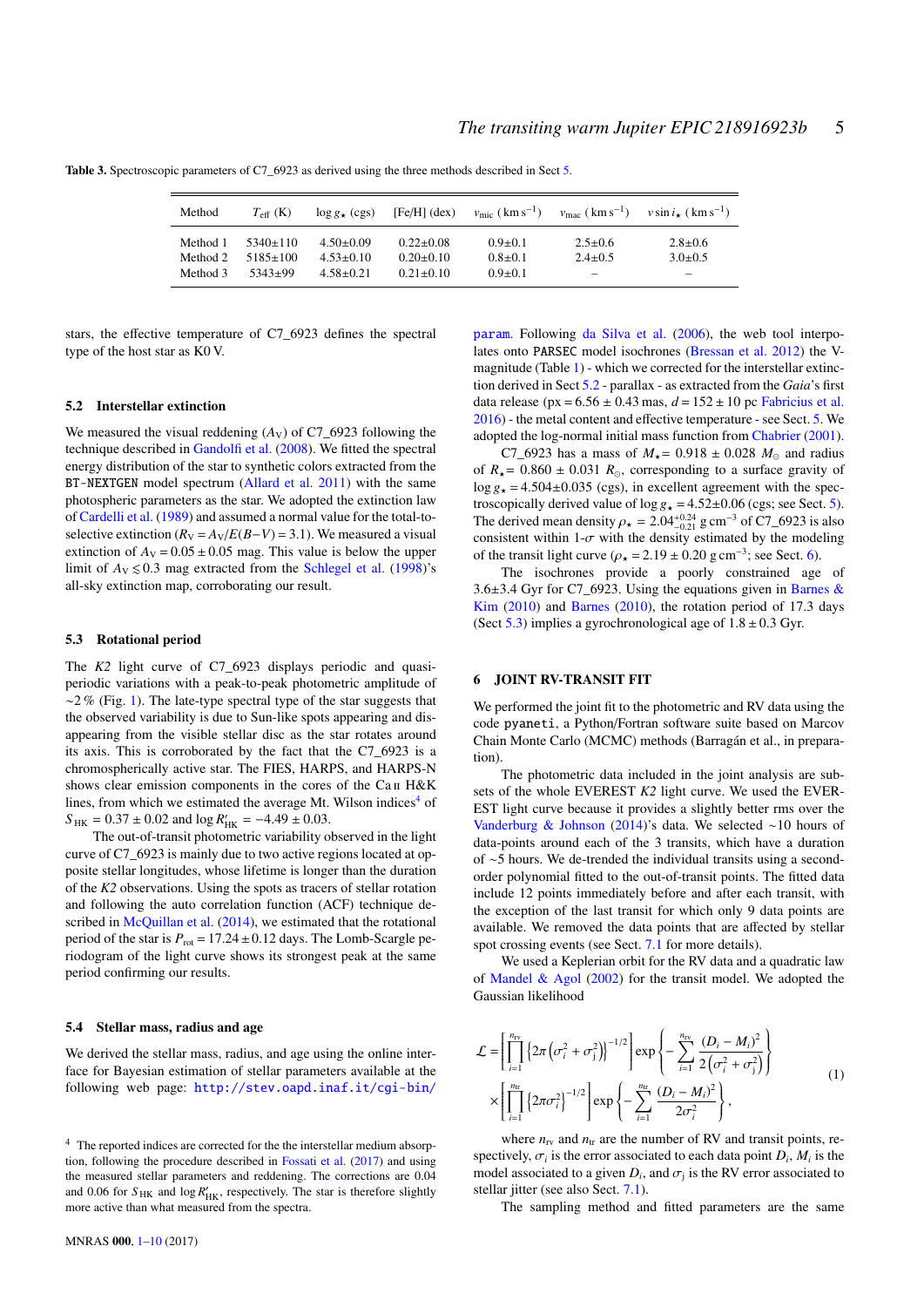

Figure 3. *Left panel*: Transit light curve folded to the orbital period of C7 6923b and residuals. The red points mark the binned *K2* data and their error bars. The solid line mark the re-binned best-fitting transit model. *Right panel*: Phase-folded FIES (blue circles), HARPS-N (green diamonds) and HARPS (red triangles) RV measurements of C7\_6923 and best fitting orbit (solid line), following the subtraction of the systemic velocities as measured from each instrument. The error bars have not been corrected by the stellar jitter

as in [Barragán et al.](#page-7-41) [\(2016\)](#page-7-41). The joint modeling was performed running 500 independent chains with uniform uninformative priors in the wide ranges  $P_{\text{orb}} = [28.36, 28.39]$  days,  $T_0 =$  $[2457145.7, 2457146.3]$  BJD<sub>TDB</sub>,  $b = [0, 1]$ ,  $a/R_{\star} = [5, 100]$ ,  $R_p/R_r = [0, 1], K = [0, 1]$  km s<sup>-1</sup>, and  $\gamma_j = [-32, -30]$  km s<sup>-1</sup>.<br>We fitted both circular and eccentric orbits. For the eccentric-We fitted both circular and eccentric orbits. For the eccentricity and angle of periastron we used the parametrisation  $\sqrt{e} \sin \omega$ <br>and  $\sqrt{e} \cos \omega$ ; for the circular model we set both parameters and  $\sqrt{e} \cos \omega$ ; for the circular model we set both parameters equal to zero, whereas for the eccentric model we set uniform equal to zero, whereas for the eccentric model we set uniform uninformative priors in the range  $[-1, 1]$  for the former and  $[-\sqrt{1 - e \sin^2 \omega}, \sqrt{1 - e \sin^2 \omega}]$  for the latter. For the limb dark-<br>ening parametrisation *a*, and *a*, (Kinning 2013) we set uniform unening parametrisation  $q_1$  and  $q_2$  [\(Kipping](#page-7-42) [2013\)](#page-7-42) we set uniform uninformative priors in the range [0, 1]. We integrated over 10 steps to account for the *K2* long-cadence data. The chain convergence was analyzed using the Gelman-Rubin statistics. The burn-in phase uses 25, 000 more iterations with a thin factor of 50. The posterior distribution of each parameter has 250, 000 independent data points.

#### 7 RESULTS AND DISCUSSION

The parameter estimates and their error bars – as derived using a circular model – are listed in Table [4.](#page-8-0) They are defined as the median and the 68% credible interval of the final posterior distributions. The best fitting transit and RV circular models are displayed in Figure [3](#page-5-1) along with the photometric and RV data points.

# <span id="page-5-0"></span>7.1 RV jitter and spot-crossing events

Activity-induced RV jitter is expected given the 2 % photometric variability observed in the light curve of C7\_6923 (Fig. [1\)](#page-2-2) and the emission components detected in the cores of the Ca II H & K lines. In order to account for the activity-induced RV variation, we treated the RV jitter as an extra noise in the equation of the likelihood (Eq. [1\)](#page-4-5). For a fit with no jitter term the reduced chisquared is  $\chi^2_{\text{reduced}} \equiv \chi^2/\text{dof} = 7.8$ . We found that a stellar jitter of  $\sigma_r = 10.5 \pm 1.8$  m s<sup>-1</sup> is needed in order to obtain  $\chi^2 = 10.5 \pm 1.8$  m s<sup>-1</sup> of  $\sigma_j = 10.5 \pm 1.8 \text{ m s}^{-1}$  is needed in order to obtain  $\chi^2_{\text{reduced}} \approx 1$ .<br>In order to assess the goodness of our finding, we used the code In order to assess the goodness of our finding, we used the code SOAP2 [\(Dumusque et al.](#page-7-43) [2014\)](#page-7-43) to estimate the expected RV variation given the rotation period of the star of 17.3 days and the 2 %

<span id="page-5-1"></span>observed photometric variability. Assuming that the spots are close to the stellar equator, we estimated an activity-induced RV jitter of 10−15 m s<sup>−</sup><sup>1</sup> , which is consistent with the jitter obtained from the MCMC analysis.

The passage of a planet in front of a spot can be detected as a bump in the transit light curve (see, e.g., [Sanchis-Ojeda & Winn](#page-8-15) [2011\)](#page-8-15). Spot-crossings events are clearly visible in the EVEREST transit light curves (Fig. [3\)](#page-5-1). The same features appear at the same times and with consistent amplitudes in the [Vanderburg & John](#page-9-0)[son](#page-9-0) [\(2014\)](#page-9-0) data, confirming that the bumps are real and not due to systematics. To assess whether the bumps significantly affect the parameter estimates, we performed the joint analysis as described in Sect [6](#page-4-0) including all the transit data points. We found that the final parameters are consistent within  $1-\sigma$  with those reported in Table [4.](#page-8-0)

#### 7.2 Orbit eccentricity

When fitting for an eccentric orbit without accounting for the stellar jitter, we found an eccentricity of  $e = 0.17^{+0.04}_{-0.03}$ . When fitting for a<br>non-circular orbit taking into account the stellar jitter (Sect. 7.1) non-circular orbit taking into account the stellar jitter (Sect. [7.1\)](#page-5-0), we obtained a small non-zero eccentricity of  $0.086_{-0.064}^{+0.116}$ , which is<br>not significant implying that the hest fitting eccentric solution is not significant, implying that the best-fitting eccentric solution is driven by the RV jitter associated to the magnetic activity of the star. A quantitative way to compare the goodness of both fits is provided by the maximum likelihood and the Bayesian information criterion (BIC). The circular and eccentric fits provide a  $\ln \mathcal{L}$  of 56 and 56, while the BIC favors the circular fit (BIC =  $-685$ ) over the eccentric one ( $BIC = -675$ ). This means that the eccentric fit does not significantly improve the fit of our data. We concluded that we are not able to measure the orbit eccentricity from our RV data and assumed a circular orbit. We stress that imposing a circular orbit have negligible effects on the values of the derived parameters of the system.

#### 7.3 Additional companion

[Huang et al.](#page-7-4) [\(2016\)](#page-7-4) found that warm Jupiters with low eccentricities ( $e \leq 0.4$ ) have inner low-mass companions. They used this evidence as an argument in favour of the *in situ* formation, since the planet migration would have cleaned the warm Jupiter neighborhood. We searched the light curve for additional transit signals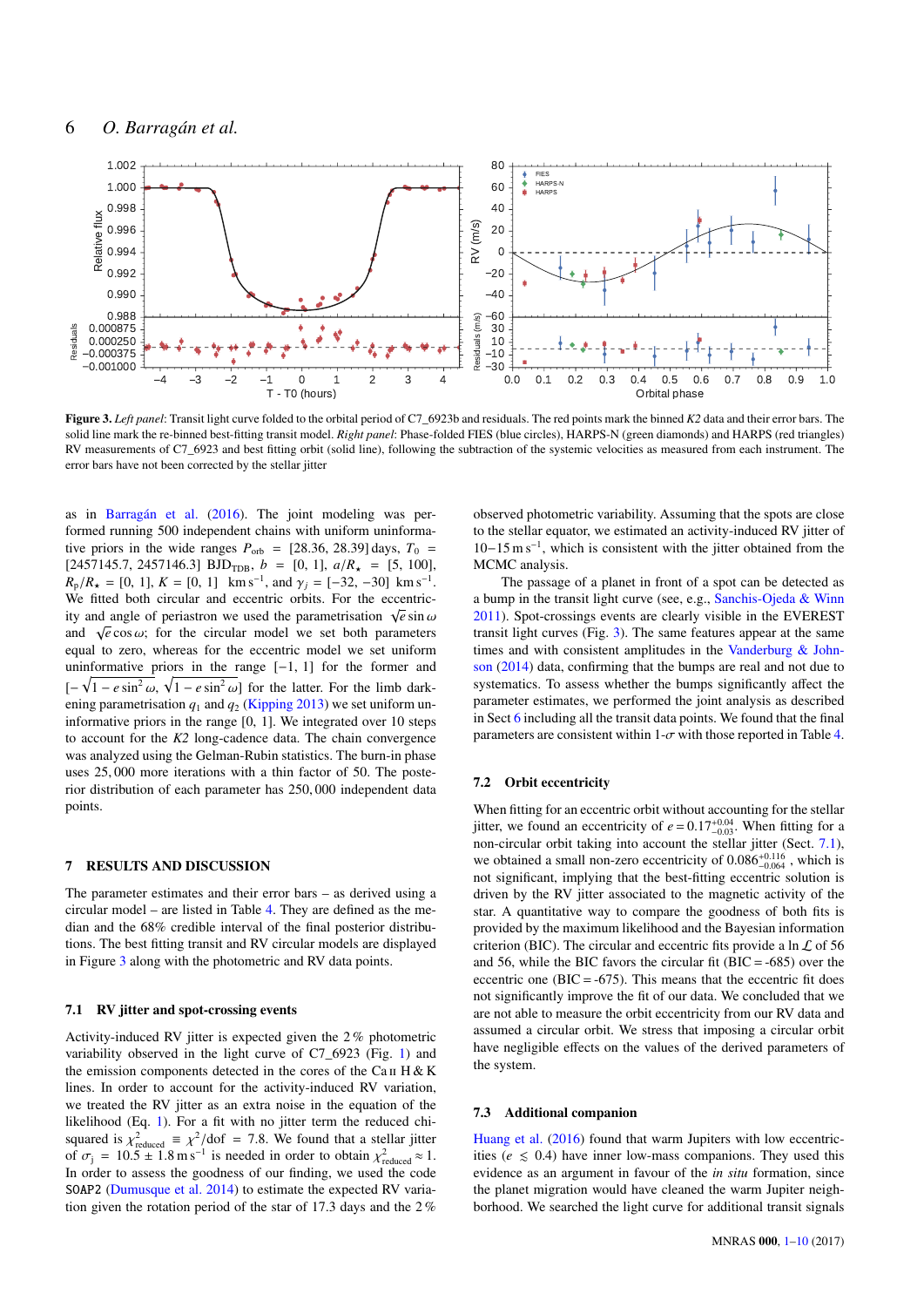

<span id="page-6-0"></span>Figure 4. Warm Jupiters (black squares;  $M_p \geq 0.3$   $M_{Jup}$  and  $10 \leq P_{\text{orb}} \leq 100$  days) whose mass and radius have been estimated with a precision of at least 25 % (as of January 2017, exoplanet.eu). C7\_6923b is shown with a filled red circle. The solid line corresponds to a planet with a pure hydrogen composition [\(Seager et al.](#page-8-16) [2007\)](#page-8-16). The dashed lines represent the [Fortney et al.](#page-7-44) [\(2007\)](#page-7-44) models for planet core masses of 0, 10, 25, 50 and 100  $M_{\oplus}$ . The vertical dotted line marks the giant planet lower limit as defined by [Hatzes & Rauer](#page-7-0) [\(2015\)](#page-7-0).

but found no evidence for an additional transiting planet in the system. The generalized Lomb-Scargle periodogram [\(Zechmeister &](#page-9-7) [Kürster](#page-9-7) [2009\)](#page-9-7) of the RV residuals show also no significant peaks.

We searched for evidence of an outer companion in the FIES, HARPS, and HARPS-N RV measurements by adding an extra linear trend  $\dot{\gamma}$  to the Keplerian model fitted to the RV data (e.g., [Montet](#page-8-17) [et al.](#page-8-17) [2014;](#page-8-17) [Smith et al.](#page-8-2) [2017\)](#page-8-2). The best fit solution for the linear trend is  $\dot{\gamma} = -0.37 \pm 0.13$  m s<sup>-1</sup> d<sup>-1</sup>. The ln  $\mathcal{L}$  and BIC of the models<br>with and without linear trend are 58 and -685, and 56 and -685. with and without linear trend are 58 and −685, and 56 and −685, respectively. Therefore, the model without linear trend is favored. We conclude that the currently available RV data do not provide us with significant evidence of the presence of an outer companion.

#### 7.4 Planet's composition and formation scenario

With a mass of  $M_p$  = 0.381  $\pm$  0.045  $M_{Jup}$  and radius of  $R_p$  =  $0.812 \pm 0.030 R_{Jup}$  (resulting in a mean density of  $\rho_p = 0.88 \pm 0.14$ g cm<sup>−</sup><sup>3</sup> ), C7\_6923b joins the small group of well characterized warm Jupiters. Fig. [4](#page-6-0) shows the position of C7\_6923b in the massradius diagram for warm Jupiters ( $M_p \ge 0.3 M_{Jup}$ ; 10  $\le P_{orb} \le$ 100 days) whose mass and radius have been determined with a precision better than 25 % (14 objects). Notably, C7\_6923b is the transiting warm Jupiter with the lowest mass known to date, if the definition of giant planets given by [Hatzes & Rauer](#page-7-0) [\(2015\)](#page-7-0) is adopted. Fig. [4](#page-6-0) displays also the planetary models of [Fortney et al.](#page-7-44) [\(2007\)](#page-7-44) for different core masses and age between 1.0 and 4.5 Gyrs. The planet radius of C7\_6923b can be explained if the planet has a core<sup>[5](#page-6-1)</sup> of 48 ± 14 *M*⊕, containing ∼40 % of the total planetary mass. We expect that C7\_6923b has a solid core surrounded by a gaseous envelope.

[Rafikov](#page-8-18) [\(2006\)](#page-8-18) found that a core of mass  $5 - 20 M_{\oplus}$  at a semimajor axis between 0.1 and 1.0 AU would be able to start the runaway accretion phase to form a gas giant planet *in situ*. However, according to his models, these kind of cores are unlikely to form, owing to the high irradiation coming from the star. [Boley et al.](#page-7-2)

[\(2016\)](#page-7-2) suggested instead that more massive cores ( $M_{\text{core}} \ge 20 M_{\oplus}$ ) can be built up from the merging of tightly packed inner planets (STIPs) formed at the early stages of the circumstellar disc. [Baty](#page-7-45)[gin et al.](#page-7-45) [\(2016\)](#page-7-45) found a similar result and argued that the massive core of HD 149026b ( $M_{\text{core}} \approx 100 M_{\oplus}$ ) could be explained by one or more super-Earths which merged and accreted the surrounding gas to form a gas-giant planet. [Huang et al.](#page-7-4) [\(2016\)](#page-7-4) suggested that these cores can initiate runaway accretion if they are formed in a region with enough gas around them, while those without enough volatiles remain super-Earths and represent the population of massive rocky planets unveiled by *Kepler* around solar-like stars (e.g., [Demory](#page-7-46) [2014\)](#page-7-46). Based on these studies and given the semi-major axis of  $0.1811 \pm 0.0085$  AU, the  $48 \pm 14 M_{\odot}$  core of C7 6923b could have formed the planet *in situ*. We note that the metallicity of C7\_6923 is relatively high ( $[Fe/H] = 0.21 \pm 0.05$ ), suggesting that the primordial circumstellar disc had a relatively high content of dust, which would have enhanced the formation of the core of C7\_6923b (see, e.g. [Johnson & Li](#page-7-47) [2012\)](#page-7-47). Alternatively, the planet might have formed beyond the snow line and migrated inwards via planet-disc interaction (see, e.g., [Baruteau et al.](#page-7-48) [2014\)](#page-7-48).

#### 8 CONCLUSIONS

We confirmed the planetary nature and derived the orbital and main physical parameters of C7\_6923b, a warm Jupiter ( $T_{eq} = 555 \pm 11$ ) K) transiting an active (log  $R'_{HK} = -4.49 \pm 0.03$ ) K0 V star every 29<br>days. We measured a planetary mass of  $M = 0.381 \pm 0.045$   $M_{\odot}$  and days. We measured a planetary mass of  $M_p = 0.381 \pm 0.045 M_{Jup}$  and radius of  $R_p = 0.812 \pm 0.030 R_{Jup}$ . At a separation of  $a_p = 0.1811 \pm 0.030 R_{Jup}$ . 0.0085 AU, the mean density of  $\rho_p = 0.88 \pm 0.14$  g cm<sup>-3</sup> implies that<br>the planet has a core of  $48 \pm 14M$ , according to the evolutionary the planet has a core of  $48 \pm 14M_{\oplus}$  according to the evolutionary models of [Fortney et al.](#page-7-44) [\(2007\)](#page-7-44). C7\_6923b joins the small group of well-characterized warm Jupiters whose mass and radius have been determined with a precision better than 25 %.

The spin-orbit angle, i.e., the angle between the spin axis of the star and the angular momentum vector of the orbit, can provide us with valuable information on the migration mechanisms of exoplanets (see, e.g. [Winn](#page-9-8) [2010;](#page-9-8) [Morton & Johnson](#page-8-19) [2011;](#page-8-19) [Al](#page-7-49)[brecht et al.](#page-7-49) [2012;](#page-7-49) [Gandolfi et al.](#page-7-50) [2012\)](#page-7-50). Currently, there are only 4 warm Jupiters ( $M_p \ge 0.3$   $M_{Jup}$  and 10  $\le P_{orb} \le 100$  days) with measured obliquity<sup>[6](#page-6-2)</sup>. From this perspective,  $C7_{6923}$  is an ideal target to measure the sky-project spin-orbit angle via observations of the Rossiter-McLaughlin (RM) effect. Assuming spinorbit alignement, the expected amplitude of the RM anomaly is  $\Delta$ RV  $\approx \sqrt{1-b^2} (R_p/R_\star)^2 v \sin i_\star \approx 25 \text{ m s}^{-1}$  [\(Winn](#page-9-8) [2010\)](#page-9-8). Given<br>the brightness of the host star (*V* – 11.653 mag), this amplitude the brightness of the host star  $(V = 11.653$  mag), this amplitude can easily be measured using state-of-the-art spectrographs such as HARPS@ESO-3.6m. Moreover, the transit duration (∼5 hours) is shorter than the visibility of C7\_6923, which is ∼9 hours from La Silla observatory (altitude higher than 30◦ above the horizon).

Alternatively, the spin-orbit angle could be measured from the analysis of the spot-crossing events as described in [Sanchis-Ojeda](#page-8-20) [et al.](#page-8-20) [\(2011\)](#page-8-20) and [Sanchis-Ojeda et al.](#page-8-21) [\(2012\)](#page-8-21). Anomalies ascribable to the passage of C7\_6923b in front of stellar spots are visible in the 3 transit light curves observed by *K2*. Unfortunately, the limited number of transits and the *K2* long cadence data do not allow us to perform a meaningful quantitative analysis of the spot-crossing events. Given the amplitude of the detected anomalies (∼0.1 %), space-based high-precision photometry is needed to

<span id="page-6-1"></span> $5$  Calculated by interpolating [Fortney et al.](#page-7-44) [\(2007\)](#page-7-44)'s model.

<span id="page-6-2"></span><sup>6</sup> Source: [http://www2.mps.mpg.de/homes/heller/content/main\\_](http://www2.mps.mpg.de/homes/heller/content/main_HRM.html) [HRM.html](http://www2.mps.mpg.de/homes/heller/content/main_HRM.html), as of January 2017.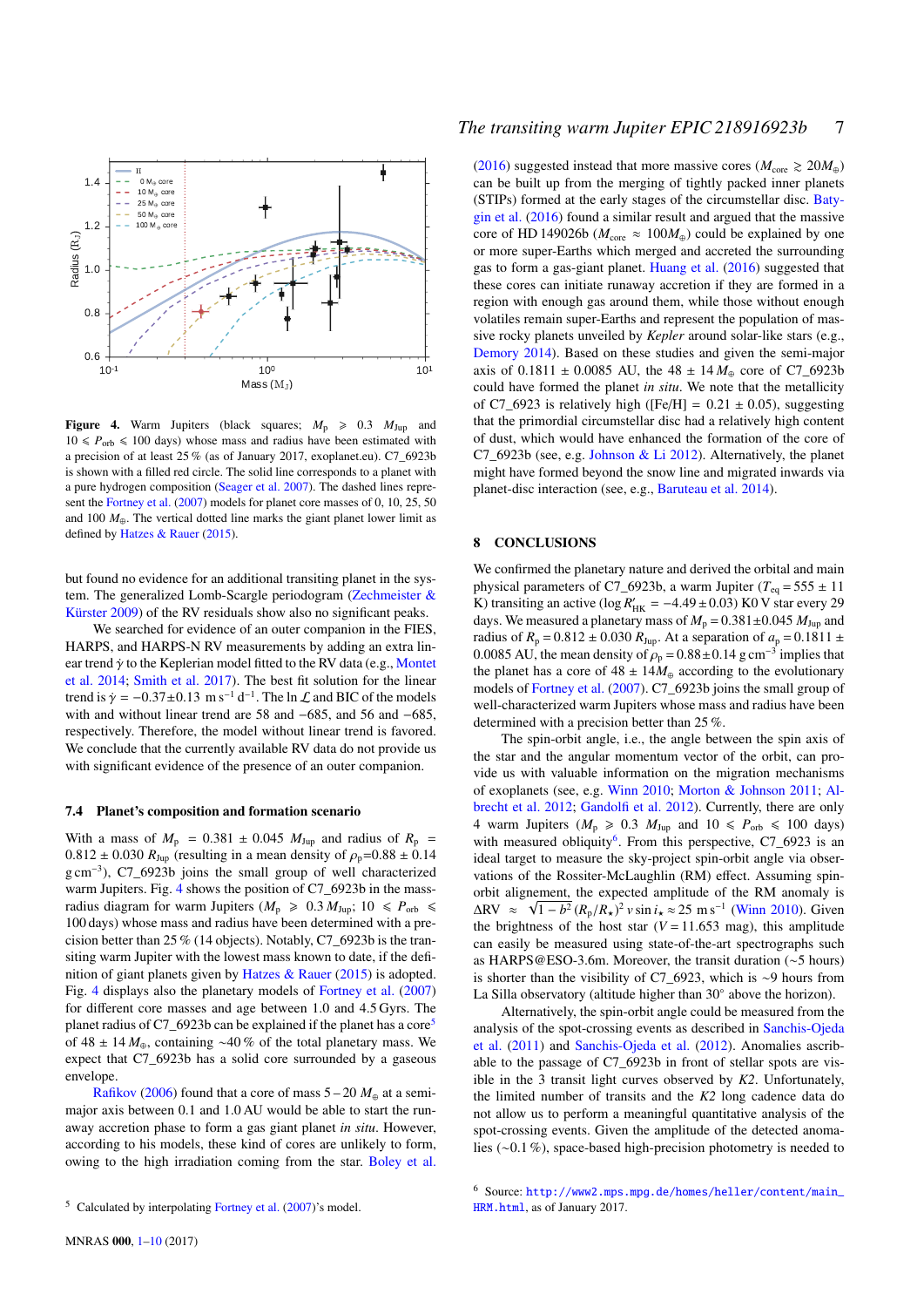detect the spot-crossing events. Observations performed with the upcoming CHaracterising ExOPlanets Satellite (CHEOPS; [Broeg](#page-7-51) [et al.](#page-7-51) [2013\)](#page-7-51) would allow us to photometrically determine the spinorbit angle of this system.

It is worth noting that the rotation period ( $P_{\text{rot}} = 17.24 \pm 10^{-10}$ 0.12 days) and radius ( $R_{\star}$  = 0.860  $\pm$  0.031  $R_{\odot}$ ) of the host star translate into a maximum value for the projected rotational velocity of  $v \sin i_{\star, \text{max}} = 2.52 \pm 0.10 \text{ km s}^{-1}$ , which agrees with the spectroscopically derived *v* sin  $i_x = 2.91 \pm 0.38$  km s<sup>-1</sup>, suggesting that the state is seen nearly equator on  $(i_{x} \approx 90^{\circ})$  and that the system might star is seen nearly equator-on  $(i_{\star} \approx 90^{\circ})$  and that the system might be aligned along the line-of-sight.

### ACKNOWLEDGEMENTS

We warmly thank the NOT, ESO, TNG staff members for their unique support during the observations. We are very thankful to Xavier Bonfils, François Bouchy, Martin Kürster, Tsevi Mazeh, Jorge Melendez, and Nuno Santos who kindly agreed to exchange HARPS and FIES time with us. Special thanks go to Antonino Lanza for assisting us with the calculation of the gyro-age of the star. Sz. Csizmadia thanks the Hungarian OTKA Grant K113117. H. Deeg and D. Nespral acknowledge support by grant ESP2015- 65712-C5-4-R of the Spanish Secretary of State for R& D&i (MINECO). This research was supported by the Ministerio de Economia y Competitividad under project FIS2012-31079. The research leading to these results has received funding from the European Union Seventh Framework Programme (FP7/2013-2016) under grant agreement No. 312430 (OPTICON). Based on observations obtained *a*) with the Nordic Optical Telescope (NOT), operated on the island of La Palma jointly by Denmark, Finland, Iceland, Norway, and Sweden, in the Spanish Observatorio del Roque de los Muchachos (ORM) of the Instituto de Astrofísica de Canarias (IAC); *b*) with the Italian Telescopio Nazionale Galileo (TNG) also operated at the ORM (IAC) on the island of La Palma by the INAF - Fundación Galileo Galilei; *c* the 3.6m ESO telescope at La Silla Observatory under programme ID 097.C-0948. The data presented here were obtained in part with ALFOSC, which is provided by the Instituto de Astrofisica de Andalucia (IAA) under a joint agreement with the University of Copenhagen and NOTSA. This paper includes data collected by the Kepler mission. Funding for the Kepler mission is provided by the NASA Science Mission directorate. Some of the data presented in this paper were obtained from the Mikulski Archive for Space Telescopes (MAST). STScI is operated by the Association of Universities for Research in Astronomy, Inc., under NASA contract NAS5-26555. Support for MAST for non-HST data is provided by the NASA Office of Space Science via grant NNX09AF08G and by other grants and contracts. M.F. and C.M.P. acknowledge generous support from the Swedish National Space Board. C. Eiroa and I. Rebollido are supported by Spanish grant AYA2014-55840-P. P.D. acknowledge the support from INAF and Ministero dell'Istruzione, dell'Università e della Ricerca (MIUR) in the form of the grant "Premiale VLT 2012" and "The Chemical and Dynamical Evolution of the Milky Way and Local Group Galaxies". This work has made use of data from the European Space Agency (ESA) mission *Gaia* ([http:](http://www.cosmos.esa.int/gaia) [//www.cosmos.esa.int/gaia](http://www.cosmos.esa.int/gaia)), processed by the *Gaia* Data Processing and Analysis Consortium (DPAC, [http://www.cosmos.](http://www.cosmos.esa.int/web/gaia/dpac/consortium) [esa.int/web/gaia/dpac/consortium](http://www.cosmos.esa.int/web/gaia/dpac/consortium)). Funding for the DPAC has been provided by national institutions, in particular the institutions participating in the *Gaia* Multilateral Agreement.

#### **REFERENCES**

<span id="page-7-49"></span>Albrecht S., et al., 2012, [ApJ,](http://dx.doi.org/10.1088/0004-637X/757/1/18) [757, 18](http://adsabs.harvard.edu/abs/2012ApJ...757...18A)

- <span id="page-7-34"></span>Allard F., Homeier D., Freytag B., 2011, in Johns-Krull C., Browning M. K., West A. A., eds, Astronomical Society of the Pacific Conference Series Vol. 448, 16th Cambridge Workshop on Cool Stars, Stellar Systems, and the Sun. p. 91 ([arXiv:1011.5405](http://arxiv.org/abs/1011.5405))
- <span id="page-7-9"></span>Antonini F., Hamers A. S., Lithwick Y., 2016, preprint, ([arXiv:1604.01781](http://arxiv.org/abs/1604.01781))
- <span id="page-7-40"></span>Barnes S. A., 2010, [ApJ,](http://dx.doi.org/10.1088/0004-637X/722/1/222) [722, 222](http://adsabs.harvard.edu/abs/2010ApJ...722..222B)
- <span id="page-7-39"></span>Barnes S. A., Kim Y.-C., 2010, [ApJ,](http://dx.doi.org/10.1088/0004-637X/721/1/675) [721, 675](http://adsabs.harvard.edu/abs/2010ApJ...721..675B)
- <span id="page-7-41"></span>Barragán O., et al., 2016, [AJ,](http://dx.doi.org/10.3847/0004-6256/152/6/193) [152, 193](http://adsabs.harvard.edu/abs/2016AJ....152..193B)
- <span id="page-7-48"></span>Baruteau C., et al., 2014, [Protostars and Planets VI,](http://dx.doi.org/10.2458/azu_uapress_9780816531240-ch029) [pp 667–689](http://adsabs.harvard.edu/abs/2014prpl.conf..667B)
- <span id="page-7-45"></span>Batygin K., Bodenheimer P. H., Laughlin G. P., 2016, [ApJ,](http://dx.doi.org/10.3847/0004-637X/829/2/114) [829, 114](http://adsabs.harvard.edu/abs/2016ApJ...829..114B)
- <span id="page-7-2"></span>Boley A. C., Granados Contreras A. P., Gladman B., 2016, [ApJ,](http://dx.doi.org/10.3847/2041-8205/817/2/L17) [817, L17](http://adsabs.harvard.edu/abs/2016ApJ...817L..17B)
- <span id="page-7-5"></span>Brahm R., et al., 2016, [AJ,](http://dx.doi.org/10.3847/0004-6256/151/4/89) [151, 89](http://adsabs.harvard.edu/abs/2016AJ....151...89B)
- <span id="page-7-37"></span>Bressan A., Marigo P., Girardi L., Salasnich B., Dal Cero C., Rubele S., Nanni A., 2012, [MNRAS,](http://dx.doi.org/10.1111/j.1365-2966.2012.21948.x) [427, 127](http://adsabs.harvard.edu/abs/2012MNRAS.427..127B)
- <span id="page-7-51"></span>Broeg C., et al., 2013, in European Physical Journal Web of Conferences. p. 03005 ([arXiv:1305.2270](http://arxiv.org/abs/1305.2270)), doi:10.1051/epjconf/[20134703005](http://dx.doi.org/10.1051/epjconf/20134703005)
- <span id="page-7-29"></span>Bruntt H., et al., 2010, [MNRAS,](http://dx.doi.org/10.1111/j.1365-2966.2010.16575.x) [405, 1907](http://adsabs.harvard.edu/abs/2010MNRAS.405.1907B)
- <span id="page-7-25"></span>Buchhave L. A., et al., 2010, [ApJ,](http://dx.doi.org/10.1088/0004-637X/720/2/1118) [720, 1118](http://adsabs.harvard.edu/abs/2010ApJ...720.1118B)
- <span id="page-7-17"></span>Cabrera J., et al., 2009, [A&A,](http://dx.doi.org/10.1051/0004-6361/200912684) [506, 501](http://adsabs.harvard.edu/abs/2009A%26A...506..501C)
- <span id="page-7-13"></span>Cabrera J., Csizmadia S., Erikson A., Rauer H., Kirste S., 2012, [A&A,](http://dx.doi.org/10.1051/0004-6361/201219337) [548,](http://adsabs.harvard.edu/abs/2012A%26A...548A..44C) [A44](http://adsabs.harvard.edu/abs/2012A%26A...548A..44C)
- <span id="page-7-21"></span>Cabrera J., et al., 2014, [ApJ,](http://dx.doi.org/10.1088/0004-637X/781/1/18) [781, 18](http://adsabs.harvard.edu/abs/2014ApJ...781...18C)
- <span id="page-7-31"></span>Cantat-Gaudin T., et al., 2014, [A&A,](http://dx.doi.org/10.1051/0004-6361/201322533) [562, A10](http://adsabs.harvard.edu/abs/2014A%26A...562A..10C)
- <span id="page-7-35"></span>Cardelli J. A., Clayton G. C., Mathis J. S., 1989, [ApJ,](http://dx.doi.org/10.1086/167900) [345, 245](http://adsabs.harvard.edu/abs/1989ApJ...345..245C)
- <span id="page-7-19"></span>Carone L., et al., 2012, [A&A,](http://dx.doi.org/10.1051/0004-6361/201116968) [538, A112](http://adsabs.harvard.edu/abs/2012A%26A...538A.112C)
- <span id="page-7-16"></span>Carpano S., et al., 2009, [A&A,](http://dx.doi.org/10.1051/0004-6361/200911882) [506, 491](http://adsabs.harvard.edu/abs/2009A%26A...506..491C)
- <span id="page-7-28"></span>Castelli F., Kurucz R. L., 2004, preprint,
- <span id="page-7-20"></span>Cavarroc C., et al., 2012, [Ap&SS,](http://dx.doi.org/10.1007/s10509-011-0897-1) [337, 511](http://adsabs.harvard.edu/abs/2012Ap%26SS.337..511C)
- <span id="page-7-38"></span>Chabrier G., 2001, [ApJ,](http://dx.doi.org/10.1086/321401) [554, 1274](http://adsabs.harvard.edu/abs/2001ApJ...554.1274C)
- <span id="page-7-27"></span>Cosentino R., et al., 2012, in Ground-based and Airborne Instrumentation for Astronomy IV. p. 84461V, [doi:10.1117](http://dx.doi.org/10.1117/12.925738)/12.925738
- <span id="page-7-11"></span>Cutri R. M., et al., 2003, 2MASS All Sky Catalog of point sources.
- <span id="page-7-12"></span>Cutri R. M., et al., 2012, Technical report, Explanatory Supplement to the WISE All-Sky Data Release Products
- <span id="page-7-6"></span>Dawson R. I., Johnson J. A., Morton T. D., Crepp J. R., Fabrycky D. C., Murray-Clay R. A., Howard A. W., 2012, [ApJ,](http://dx.doi.org/10.1088/0004-637X/761/2/163) [761, 163](http://adsabs.harvard.edu/abs/2012ApJ...761..163D)
- <span id="page-7-46"></span>Demory B.-O., 2014, [ApJ,](http://dx.doi.org/10.1088/2041-8205/789/1/L20) [789, L20](http://adsabs.harvard.edu/abs/2014ApJ...789L..20D)
- <span id="page-7-7"></span>Dong S., Katz B., Socrates A., 2014, [ApJ,](http://dx.doi.org/10.1088/2041-8205/781/1/L5) [781, L5](http://adsabs.harvard.edu/abs/2014ApJ...781L...5D)
- <span id="page-7-30"></span>Doyle A. P., Davies G. R., Smalley B., Chaplin W. J., Elsworth Y., 2014, [MNRAS,](http://dx.doi.org/10.1093/mnras/stu1692) [444, 3592](http://adsabs.harvard.edu/abs/2014MNRAS.444.3592D)
- <span id="page-7-43"></span>Dumusque X., Boisse I., Santos N. C., 2014, [ApJ,](http://dx.doi.org/10.1088/0004-637X/796/2/132) [796, 132](http://adsabs.harvard.edu/abs/2014ApJ...796..132D)
- <span id="page-7-23"></span>Endl M., Cochran W. D., 2016, [PASP,](http://dx.doi.org/10.1088/1538-3873/128/967/094502) [128, 094502](http://adsabs.harvard.edu/abs/2016PASP..128i4502E)
- <span id="page-7-18"></span>Erikson A., et al., 2012, [A&A,](http://dx.doi.org/10.1051/0004-6361/201116934) [539, A14](http://adsabs.harvard.edu/abs/2012A%26A...539A..14E)
- <span id="page-7-10"></span>Fabricius C., et al., 2016, [A&A,](http://dx.doi.org/10.1051/0004-6361/201628643) [595, A3](http://adsabs.harvard.edu/abs/2016A%26A...595A...3F)
- <span id="page-7-44"></span>Fortney J. J., Marley M. S., Barnes J. W., 2007, [ApJ,](http://dx.doi.org/10.1086/512120) [659, 1661](http://adsabs.harvard.edu/abs/2007ApJ...659.1661F)
- <span id="page-7-36"></span>Fossati et al. 2017, A&A, submitted
- <span id="page-7-24"></span>Frandsen S., Lindberg B., 1999, in Karttunen H., Piirola V., eds, Astrophysics with the NOT. p. 71
- <span id="page-7-1"></span>Frewen S. F. N., Hansen B. M. S., 2016, [MNRAS,](http://dx.doi.org/10.1093/mnras/stv2322) [455, 1538](http://adsabs.harvard.edu/abs/2016MNRAS.455.1538F)
- <span id="page-7-33"></span>Gandolfi D., et al., 2008, [ApJ,](http://dx.doi.org/10.1086/591729) [687, 1303](http://adsabs.harvard.edu/abs/2008ApJ...687.1303G)
- <span id="page-7-50"></span>Gandolfi D., et al., 2012, [A&A,](http://dx.doi.org/10.1051/0004-6361/201219533) [543, L5](http://adsabs.harvard.edu/abs/2012A%26A...543L...5G)
- <span id="page-7-26"></span>Gandolfi D., et al., 2015, [A&A,](http://dx.doi.org/10.1051/0004-6361/201425062) [576, A11](http://adsabs.harvard.edu/abs/2015A%26A...576A..11G)
- <span id="page-7-15"></span>Grziwa S., Pätzold M., 2016, preprint, ([arXiv:1607.08417](http://arxiv.org/abs/1607.08417))
- <span id="page-7-14"></span>Grziwa S., Pätzold M., Carone L., 2012, [MNRAS,](http://dx.doi.org/10.1111/j.1365-2966.2011.19970.x) [420, 1045](http://adsabs.harvard.edu/abs/2012MNRAS.420.1045G)
- <span id="page-7-8"></span>Hamers A. S., Antonini F., Lithwick Y., Perets H. B., Portegies Zwart S. F., 2016, preprint, ([arXiv:1606.07438](http://arxiv.org/abs/1606.07438))
- <span id="page-7-0"></span>Hatzes A. P., Rauer H., 2015, [ApJ,](http://dx.doi.org/10.1088/2041-8205/810/2/L25) [810, L25](http://adsabs.harvard.edu/abs/2015ApJ...810L..25H)
- <span id="page-7-32"></span>Heiter U., et al., 2015, [Phys. Scr.,](http://dx.doi.org/10.1088/0031-8949/90/5/054010) [90, 054010](http://adsabs.harvard.edu/abs/2015PhyS...90e4010H)
- <span id="page-7-4"></span>Huang C., Wu Y., Triaud A. H. M. J., 2016, [ApJ,](http://dx.doi.org/10.3847/0004-637X/825/2/98) [825, 98](http://adsabs.harvard.edu/abs/2016ApJ...825...98H)
- <span id="page-7-47"></span>Johnson J. L., Li H., 2012, [ApJ,](http://dx.doi.org/10.1088/0004-637X/751/2/81) [751, 81](http://adsabs.harvard.edu/abs/2012ApJ...751...81J)
- <span id="page-7-42"></span>Kipping D. M., 2013, [MNRAS,](http://dx.doi.org/10.1093/mnras/stt1435) [435, 2152](http://adsabs.harvard.edu/abs/2013MNRAS.435.2152K)
- <span id="page-7-3"></span>Kley W., Nelson R. P., 2012, [ARA&A,](http://dx.doi.org/10.1146/annurev-astro-081811-125523) [50, 211](http://adsabs.harvard.edu/abs/2012ARA%26A..50..211K)
- <span id="page-7-22"></span>Kovács G., Zucker S., Mazeh T., 2002, [A&A,](http://dx.doi.org/10.1051/0004-6361:20020802) [391, 369](http://adsabs.harvard.edu/abs/2002A%26A...391..369K)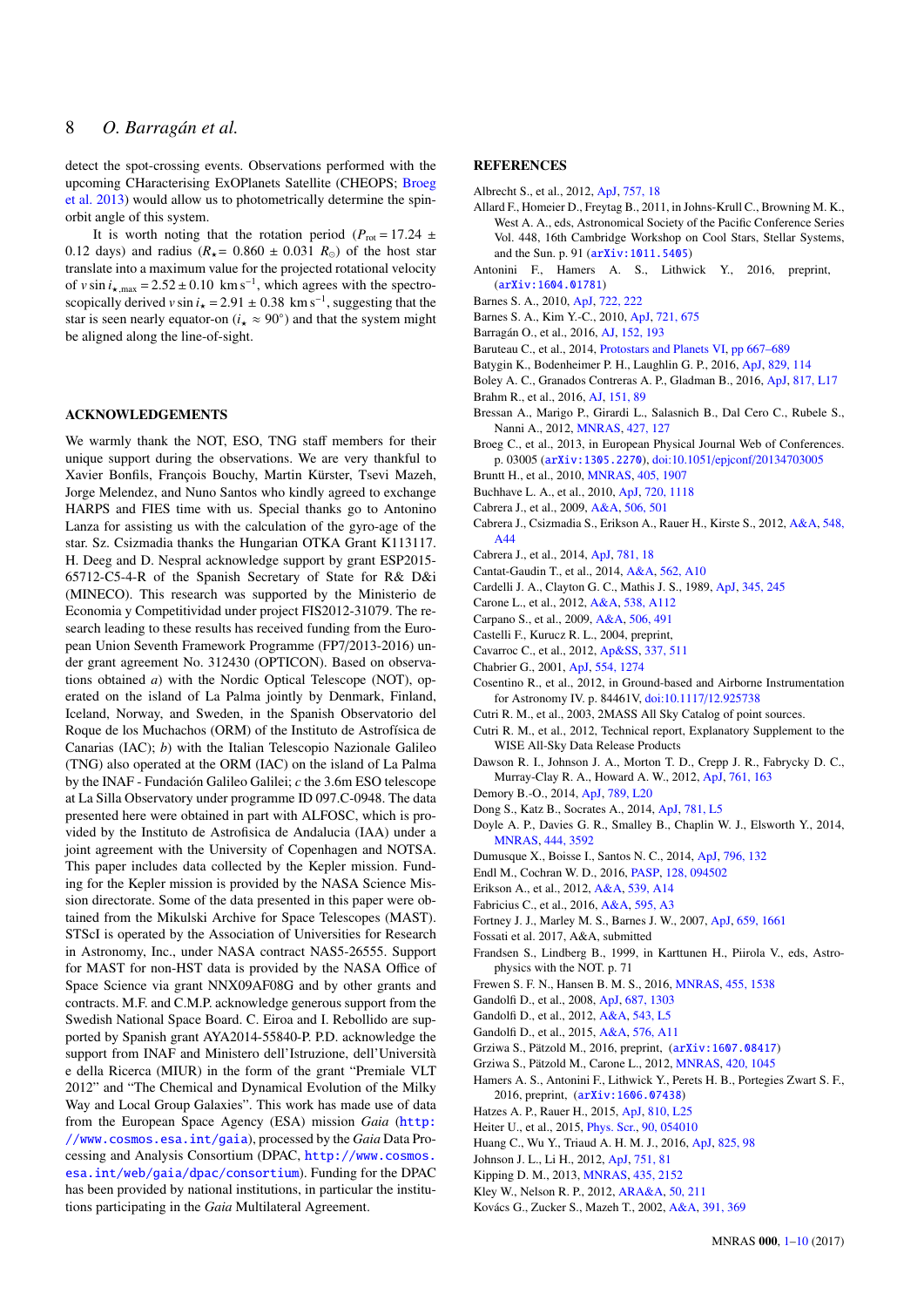<span id="page-8-0"></span>Table 4. System parameters.

| Parameters                                                             | Values                             |
|------------------------------------------------------------------------|------------------------------------|
| <b>Model Parameters</b>                                                |                                    |
| Orbital period $P_{\rm orb}$ (days)                                    | $28.38229 \pm 0.00027$             |
| Transit epoch $T_0$ (BJD <sub>TDB</sub> $-2$ 450000)                   | $7325.81705 \pm 0.00033$           |
| Scaled semi-major axis $a/R_{\star}$                                   | $45.3^{+1.3}_{-1.5}$               |
| Scaled planet radius $R_p/R_{\star}$                                   | $0.0970^{+0.0013}_{-0.0012}$       |
| Impact parameter, <i>b</i>                                             | $0.352_{-0.097}^{+0.083}$          |
| Eccentricity <sup>(a)</sup> $e$                                        |                                    |
| Parameterized limb-darkening coefficient $q_1$                         | $0.46 \pm 0.10$                    |
| Parameterized limb-darkening coefficient q2                            | $0.33 \pm 0.09$                    |
| Radial velocity semi-amplitude variation $K$ (m s <sup>-1</sup> )      | $26.9 \pm 3.2$                     |
| Systemic velocity $\gamma$ FIES (km s <sup>-1</sup> )                  | $-31.3566 \pm 0.0039$              |
| Systemic velocity $\gamma$ HARPS (km s <sup>-1</sup> )                 | $-31.1925 \pm 0.0036$              |
| Systemic velocity $\gamma$ <sub>HARPS-N</sub> (km s <sup>-1</sup> )    | $-31.1857 \pm 0.0046$              |
| Stellar jitter $\sigma_i$ (m s <sup>-1</sup> )                         | $10.5 \pm 1.8$                     |
| Derived parameters                                                     |                                    |
| Semi-major axis of the planetary orbit a (AU)                          | $0.1811 \pm 0.0085$                |
| Orbit inclination along the line-of-sight $i_p$ (°)                    | $89.55^{+0.13}_{-0.12}$            |
| Linear limb-darkening coefficient $u_1$                                | $0.44 \pm 0.07$<br>$0.24 \pm 0.14$ |
| Quadratic limb-darkening coefficient $u_2$                             | $4.966 \pm 0.036$                  |
| Transit duration $\tau_{14}$ (hours)                                   | $0.496 \pm 0.035$                  |
| Transit ingress/egress duration $\tau_{12} = \tau_{34}$ (hours)        |                                    |
| Stellar parameters                                                     |                                    |
| Effective Temperature $T_{\text{eff}}$ (K)                             | $5287 \pm 60$                      |
| Surface gravity <sup>(b)</sup> $\log g_{\star}$ (cgs)                  | $4.52 \pm 0.06$                    |
| Surface gravity <sup>(c)</sup> $\log g_{\star}$ (cgs)                  | $4.504 \pm 0.035$                  |
| Iron abundance [Fe/H] (dex)                                            | $0.21 \pm 0.05$                    |
| Microturbulent velocity $v_{\text{mic}}$ (km s <sup>-1</sup> )         | $0.87 + 0.06$                      |
| Macroturbulent velocity $v_{\text{mac}}$ (km s <sup>-1</sup> )         | $2.44 \pm 0.38$                    |
| Projected rotational velocity $v \sin i_{\star}$ (km s <sup>-1</sup> ) | $2.91 \pm 0.38$                    |
| Rotational period $P_{\text{rot}}$ (days)                              | $17.24 \pm 0.12$                   |
| Star mass $M_{\star}$ ( $M_{\odot}$ )                                  | $0.918 \pm 0.028$                  |
| Star radius $R_{\star}$ ( $R_{\odot}$ )                                | $0.860 \pm 0.031$                  |
| Star density $\rho_{\star}$ (g cm <sup>-3</sup> )                      | $2.19 \pm 0.20$                    |
| Gyrochronological age (Gyr)                                            | $1.8 \pm 0.3$                      |
| Interstellar extinction $A_V$ (mag)                                    | $0.05 \pm 0.05$                    |
| Star distance <sup>(d)</sup> $d$ (pc)                                  | $152 \pm 10$                       |
| Planetary parameters                                                   |                                    |
| Planet mass $M_p$ ( $M_{\text{Jup}}$ )                                 | $0.381 \pm 0.045$                  |
| Planet radius $R_p(R_{Jup})$                                           | $0.812 \pm 0.030$                  |
| Planet density $\rho_p$ (g cm <sup>-3</sup> )                          | $0.88 \pm 0.14$                    |
| Equilibrium temperature <sup>(e)</sup> $T_{eq}$ (K)                    | $555 \pm 11$                       |

*Note* – <sup>(a)</sup> Fixed. <sup>(b)</sup> As derived from the spectral analysis. <sup>(c)</sup> As derived from the PARSEC model isochrones [\(Bressan et al.](#page-7-37) [2012\)](#page-7-37), using the *Gaia*'s parallax, the EPIC visual magnitude, along with the effective temperature  $(T_{\text{eff}})$ , iron content ([Fe/H]), and interstellar extinction  $(A_V)$  derived in this work. <sup>(d)</sup> From the *Gaia*'s first data release [\(Fabricius et al.](#page-7-10) [2016\)](#page-7-10). (e) Assuming zero albedo and uniform planetary energy redistribution.

- <span id="page-8-7"></span>Kurucz R. L., 2013, ATLAS12: Opacity sampling model atmosphere program, Astrophysics Source Code Library (ascl:1303.024)
- <span id="page-8-5"></span>Luger R., Agol E., Kruse E., Barnes R., Becker A., Foreman-Mackey D., Deming D., 2016, [AJ,](http://dx.doi.org/10.3847/0004-6256/152/4/100) [152, 100](http://adsabs.harvard.edu/abs/2016AJ....152..100L)
- <span id="page-8-8"></span>Magrini L., et al., 2013, [A&A,](http://dx.doi.org/10.1051/0004-6361/201321844) [558, A38](http://adsabs.harvard.edu/abs/2013A%26A...558A..38M)
- <span id="page-8-14"></span>Mandel K., Agol E., 2002, [ApJ,](http://dx.doi.org/10.1086/345520) [580, L171](http://adsabs.harvard.edu/abs/2002ApJ...580L.171M)
- <span id="page-8-6"></span>Mayor M., et al., 2003, The Messenger, [114, 20](http://adsabs.harvard.edu/abs/2003Msngr.114...20M)
- <span id="page-8-13"></span>McQuillan A., Mazeh T., Aigrain S., 2014, [ApJS,](http://dx.doi.org/10.1088/0067-0049/211/2/24) [211, 24](http://adsabs.harvard.edu/abs/2014ApJS..211...24M)
- <span id="page-8-17"></span>Montet B. T., Crepp J. R., Johnson J. A., Howard A. W., Marcy G. W., 2014, [ApJ,](http://dx.doi.org/10.1088/0004-637X/781/1/28) [781, 28](http://adsabs.harvard.edu/abs/2014ApJ...781...28M)
- <span id="page-8-19"></span>Morton T. D., Johnson J. A., 2011, [ApJ,](http://dx.doi.org/10.1088/0004-637X/729/2/138) [729, 138](http://adsabs.harvard.edu/abs/2011ApJ...729..138M)
- <span id="page-8-1"></span>Niedzielski A., et al., 2016, preprint, ([arXiv:1603.07581](http://arxiv.org/abs/1603.07581))
- <span id="page-8-3"></span>Ortiz M., et al., 2015, [A&A,](http://dx.doi.org/10.1051/0004-6361/201425146) [573, L6](http://adsabs.harvard.edu/abs/2015A%26A...573L...6O)
- <span id="page-8-11"></span>Pecaut M. J., Mamajek E. E., 2013, [ApJS,](http://dx.doi.org/10.1088/0067-0049/208/1/9) [208, 9](http://adsabs.harvard.edu/abs/2013ApJS..208....9P)
- <span id="page-8-4"></span>Petrovich C., Tremaine S., 2016, preprint, ([arXiv:1604.00010](http://arxiv.org/abs/1604.00010))
- <span id="page-8-18"></span>Rafikov R. R., 2006, [ApJ,](http://dx.doi.org/10.1086/505695) [648, 666](http://adsabs.harvard.edu/abs/2006ApJ...648..666R)
- <span id="page-8-10"></span>Ryabchikova T. A., Pakhomov Y. V., Piskunov N. E., 2011, Kazan Izdatel Kazanskogo Universiteta, [153, 61](http://adsabs.harvard.edu/abs/2011KIzKU.153...61R)
- <span id="page-8-15"></span>Sanchis-Ojeda R., Winn J. N., 2011, [ApJ,](http://dx.doi.org/10.1088/0004-637X/743/1/61) [743, 61](http://adsabs.harvard.edu/abs/2011ApJ...743...61S)
- <span id="page-8-20"></span>Sanchis-Ojeda R., Winn J. N., Holman M. J., Carter J. A., Osip D. J., Fuentes C. I., 2011, [ApJ,](http://dx.doi.org/10.1088/0004-637X/733/2/127) [733, 127](http://adsabs.harvard.edu/abs/2011ApJ...733..127S)
- <span id="page-8-21"></span>Sanchis-Ojeda R., et al., 2012, [Nature,](http://dx.doi.org/10.1038/nature11301) [487, 449](http://adsabs.harvard.edu/abs/2012Natur.487..449S)
- <span id="page-8-12"></span>Schlegel D. J., Finkbeiner D. P., Davis M., 1998, [ApJ,](http://dx.doi.org/10.1086/305772) [500, 525](http://adsabs.harvard.edu/abs/1998ApJ...500..525S)
- <span id="page-8-16"></span>Seager S., Kuchner M., Hier-Majumder C. A., Militzer B., 2007, [ApJ,](http://dx.doi.org/10.1086/521346) [669,](http://adsabs.harvard.edu/abs/2007ApJ...669.1279S) [1279](http://adsabs.harvard.edu/abs/2007ApJ...669.1279S)
- <span id="page-8-2"></span>Smith A. M. S., et al., 2017, [MNRAS,](http://dx.doi.org/10.1093/mnras/stw2487) [464, 2708](http://adsabs.harvard.edu/abs/2017MNRAS.464.2708S)

<span id="page-8-9"></span>Sneden C., Bean J., Ivans I., Lucatello S., Sobeck J., 2012, MOOG: LTE line analysis and spectrum synthesis, Astrophysics Source Code Li-